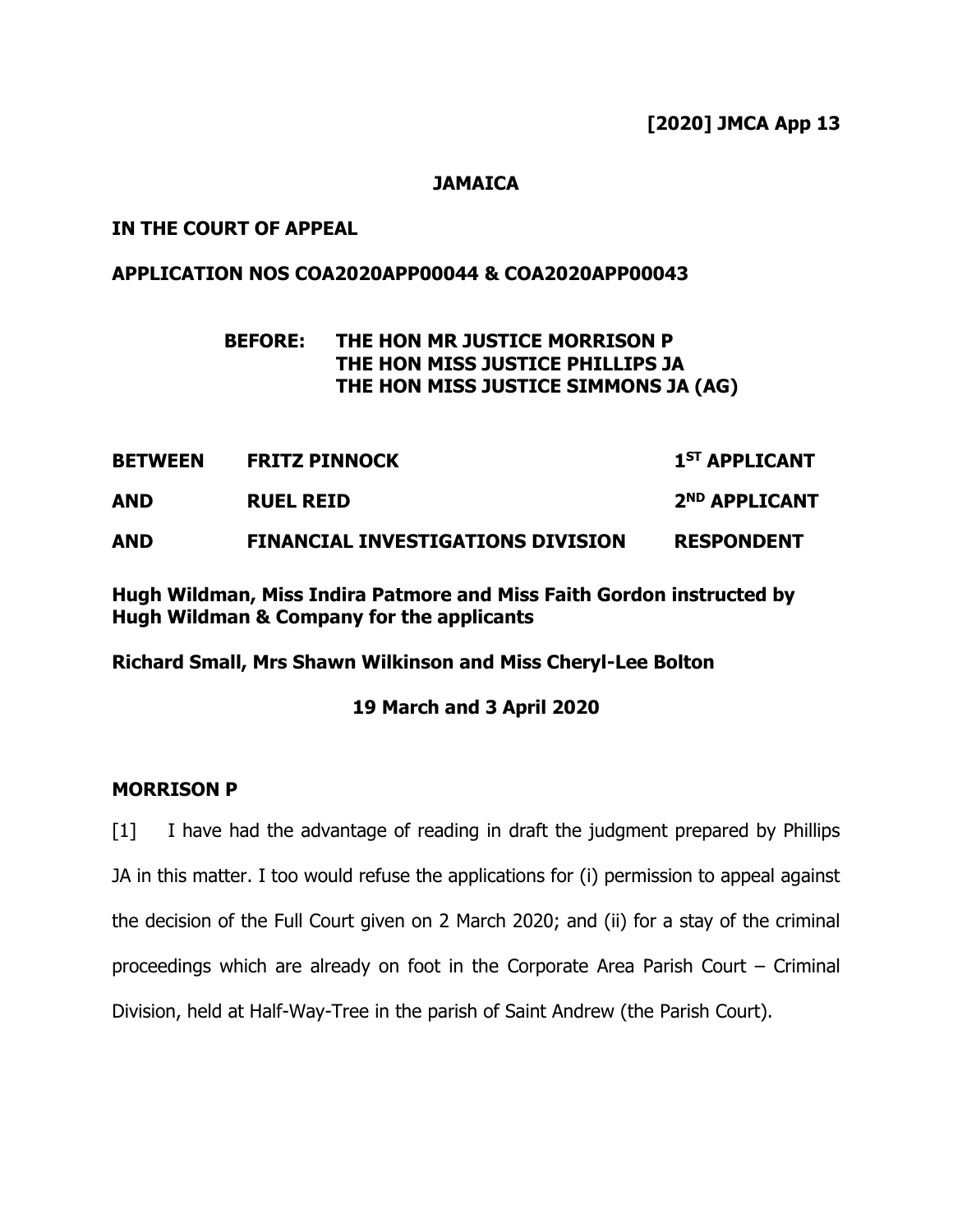[2] In their joint judgment in **Sharma v Brown-Antoine and Others** [2006] UKPC 57; (2006) 69 WIR 379, Lords Bingham and Walker stated (at paragraph 13), that "[t]he ordinary rule now is that the court will refuse leave to claim judicial review unless satisfied that there is an arguable ground for judicial review having a realistic prospect of success **and not subject to a discretionary bar such as delay or an alternative remedy**" (emphasis mine). This test has been consistently applied by the Board and by this court (see, for instance, **Attorney General of Trinidad and Tobago v Ayers-Caesar** [2019] UKPC 44, paragraph 2, where it is described as "the usual test"; and **National Commercial Bank Jamaica Ltd v Industrial Disputes Tribunal and Peter Jennings** [2016] JMCA App 27, paragraph [9], where it is described as "the now well-known test for the grant of leave").

[3] The applicants' application for permission to apply for judicial review has now been refused by Sykes CJ and, on their renewed application for permission, the Full Court of the Supreme Court. Despite differences in their reasoning, all four judges in the court below are unanimous in the view that the application should be refused by reason of the fact that the applicants have an alternative remedy with regard to the wrongs of which they complain.

[4] In seeking permission to appeal against the decision of the Full Court, the applicants must satisfy this court, as Phillips JA points out, that they have an appeal with a real chance of success.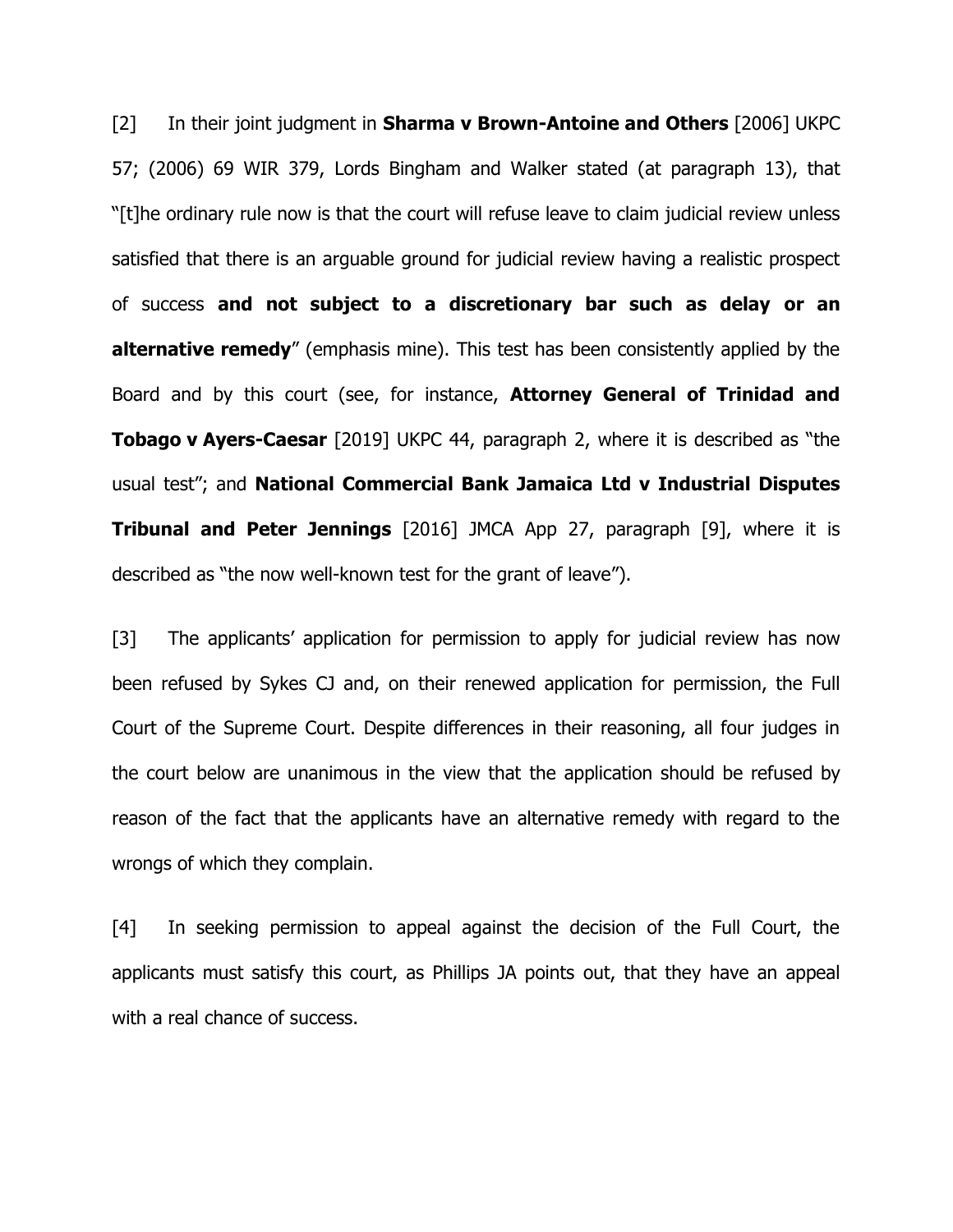[5] In my view, for the reasons so admirably stated by Phillips JA at paragraphs [40]-[47] below, the applicants have failed to show that they have an appeal with a prospect of success against the decision of the Full Court as they clearly have an alternative remedy in this case. This is, as it seems to me, amply demonstrated by the fact that the applicants have also made an application in the Parish Court proceedings seeking similar relief to that which they seek in the judicial review proceedings. It is for this reason in particular that I also agree with Phillips JA that the applicants should pay the respondent's costs of this application.

#### **PHILLIPS JA**

[6] The court heard two applications from Fritz Pinnock and Ruel Reid (the applicants) against the respondent, the Financial Investigations Division (FID). The first was an application for permission to appeal the decision of the Full Court of the Supreme Court, comprising Batts, Stamp and Jackson-Haisley JJ, contained in a judgment delivered on 2 March 2020, refusing the applicants' application for leave to apply for judicial review in relation to criminal proceedings being conducted in the Corporate Area Parish Court – Criminal Division, held at Half-Way-Tree in the parish of Saint Andrew (the Parish Court). The second was an application for stay of the said criminal proceedings, in the said court, pending the determination of the applicants' application for leave to appeal the decision of the Full Court.

#### **Background**

[7] The applicants were arrested in the early morning of 9 October 2019, in separate raids of their homes, conducted by members of the Jamaica Constabulary Force (JCF).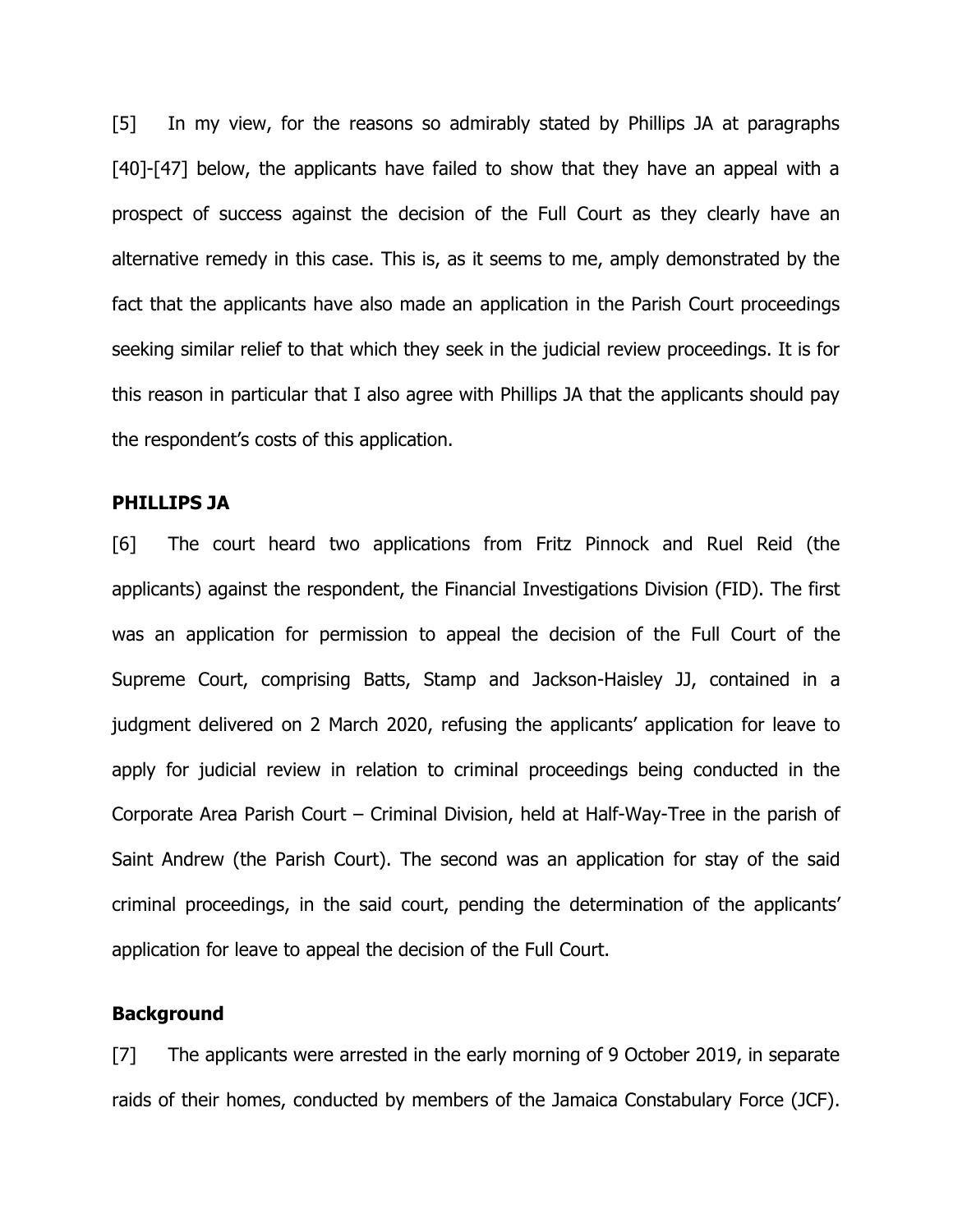The arrests were, as would subsequently appear, the result of an extensive investigation by FID, an agency established under the Financial Investigations Division Act (FIDA).

[8] After a full day of questioning at the offices of the Major Organised Crime and Anti-Corruption Agency (MOCA) of the JCF, the applicants were each charged with a number of offences. It is common ground in these proceedings that the charges against the applicants were laid by a serving member of the JCF, who was also designated by the Commissioner of Police as an "authorized officer" pursuant to section 2 of FIDA. The applicants were thereafter taken to the Half-Way-Tree Parish Court where they were in due course offered bail.

[9] The applicants sought leave to apply for judicial review of the decision to arrest, charge and prosecute them. The application was made on grounds that: (i) FID was purely an investigative body of financial crimes, and was not empowered under FIDA to arrest, charge and prosecute offences under FIDA; and (ii) that JCF members designated by the Commissioner of Police to be authorized officers of FID, were not empowered under FIDA to arrest, charge and prosecute the applicants. The applicants sought declarations to that effect, and also that the charges laid and proceedings initiated against them by FID were null and void. They also sought orders prohibiting FID from taking steps to obtain a fiat from the Director of Public Prosecutions in respect of the said charges against the applicants; an order of certiorari quashing those charges; and stay of proceedings in the Parish Court, pending the determination of the application for judicial review.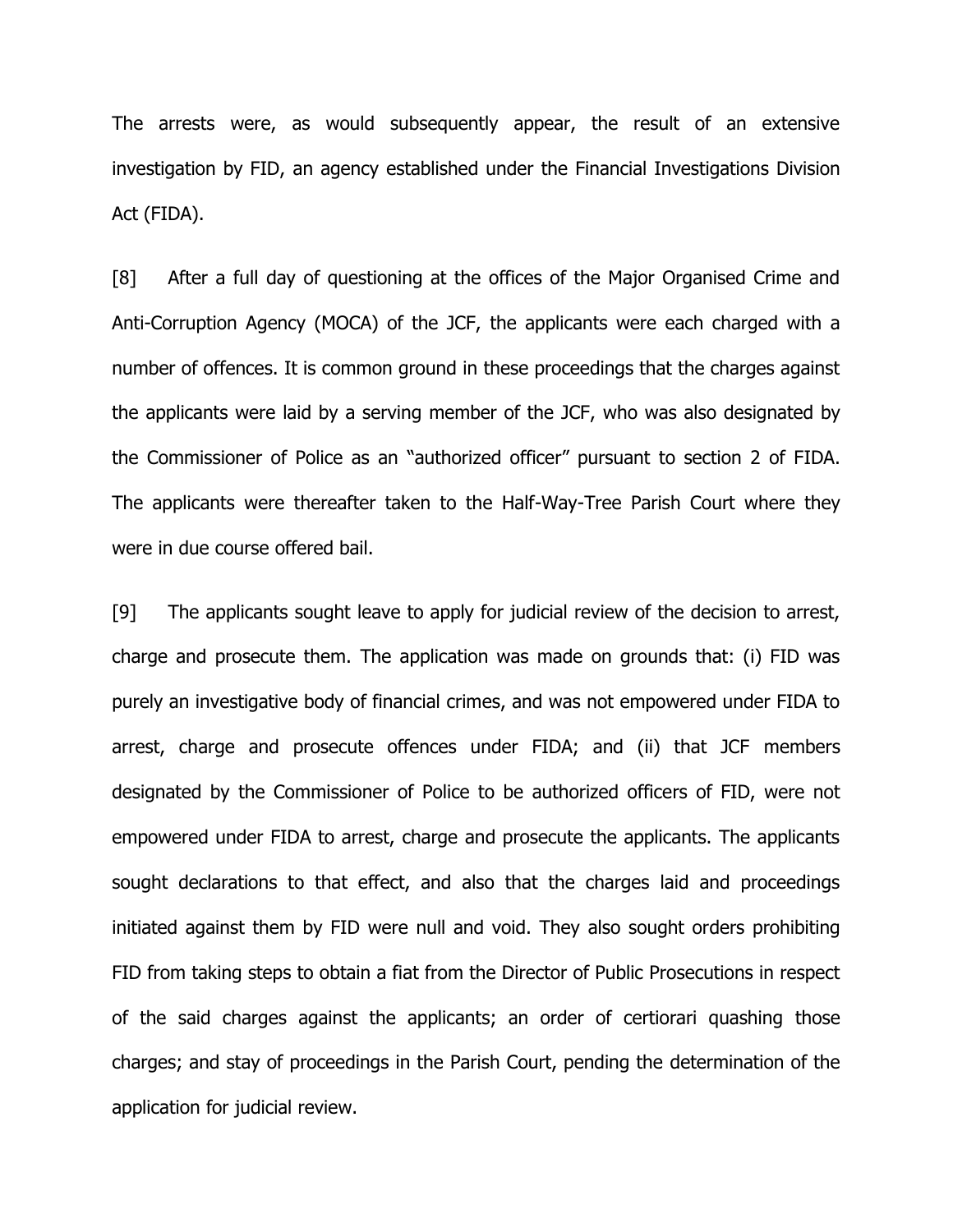[10] In opposing the application for leave, FID submitted that, notwithstanding their designation as authorized officers of FID, JCF members retained their full common law and statutory authority to arrest, charge and prosecute. In other words, JCF members took with them all their powers and authority as police officers and, as such, were therefore competent to arrest, lay charges and initiate prosecutions arising out of an investigation by FID.

[11] The application for leave was heard in the first instance by Sykes CJ. The learned Chief Justice refused to grant leave and made no order as to costs of the application. The applicants renewed the application for leave before the Full Court, which also refused leave, but ordered costs in FID's favour.

[12] Despite the disparate interpretation of the statute by the Chief Justice and the judges of the Full Court, they all found that there was an alternative remedy to judicial review which could be pursued in the Parish Court. The Chief Justice commented on the increasing frequency with which resort was being had to the supervisory jurisdiction of the Supreme Court, and indicated that such an action should be discouraged save in exceptional circumstances. He also stated that there were adequate means of redress open to the applicants during the trial in the Parish Court and, in the event of an adverse outcome, by appeal. Batts J said, with the concurrence of the other members of the Full Court, that the Parish Court Judge is in the best position to determine the issues intended to be raised in the proceedings for judicial review.

### **The application for permission to appeal and to stay criminal proceedings**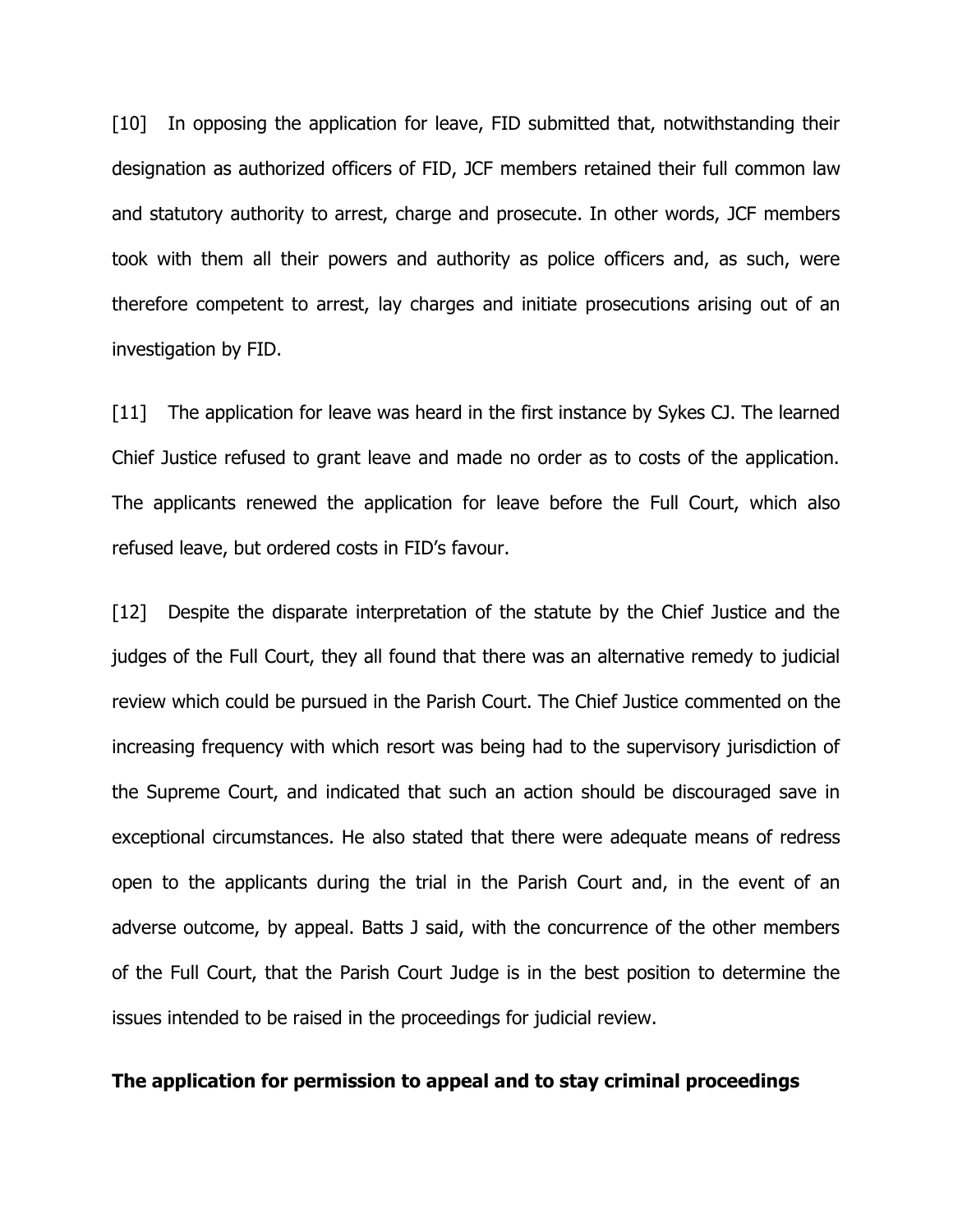[13] The applicants now seek permission to appeal the decision of the Full Court and a stay of the criminal proceedings in the Parish Court pending a determination of their application for leave to seek judicial review on grounds that: (i) the Full Court erred in finding that there was an alternative remedy to judicial review that ought to be pursued in the Parish Court; (ii) the Full Court failed to address the issue as to whether it was an abuse of process for authorized officers under FID to arrest, charge and prosecute the applicants; and (iii) the Full Court misconstrued various provisions of FIDA. They also contend that the court misconstrued the ratio decidendi in **R v South Yorkshire Police and Another** [2007] EWHC 1261 (Admin) and **R v Horseferry Road Magistrates' Court, ex parte Bennett** [1994] 1 AC 42.

## **Submissions**

[14] Detailed and helpful submissions were presented by Mr Hugh Wildman for the applicants and Mr Richard Small for FID. I intend no disrespect to either of them by the following summary of their respective positions.

[15] Relying heavily on the learned Chief Justice's analysis of the provisions of FIDA, Mr Wildman submitted that FIDA embraces a special regime created by Parliament for the investigation of financial crimes. Properly construed, the relevant provisions of FIDA demonstrate that the functions assigned to FID are purely investigative. Once the Commissioner of Police had designated members of the JCF to be authorized officers for the purposes of FIDA, they were no longer carrying out duties under the Constabulary Force Act, but under FIDA. FIDA does not confer on any officer of FID the power to issue warrants, arrest, charge or prosecute. The wall of separation which FIDA creates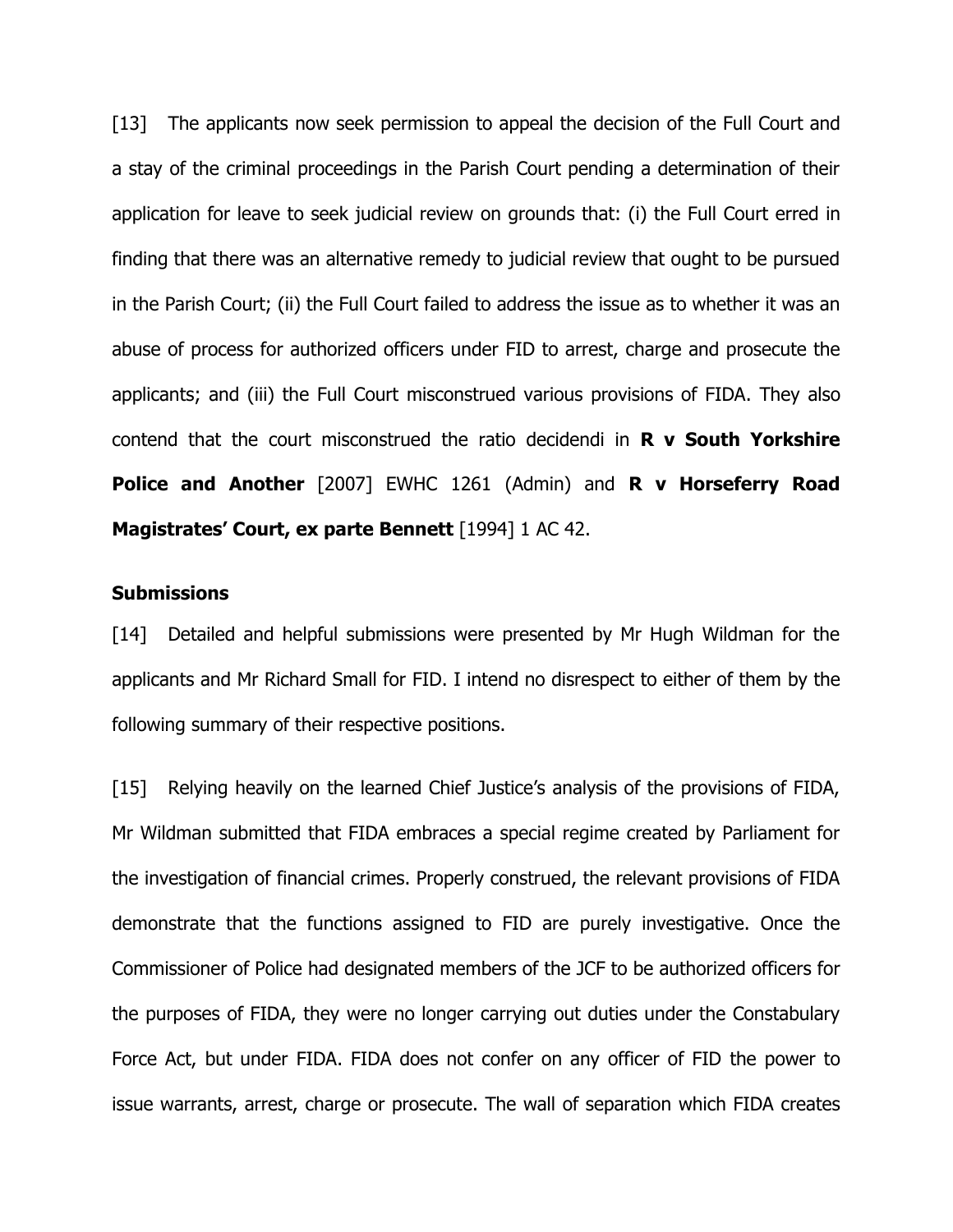between FID and the JCF means that JCF members cannot continue to operate as such once they have been designated authorized officers under FIDA.

[16] Mr Wildman also stated that it is clear from the judgment of the learned Chief Justice that, had he appreciated that the JCF members in question had in fact been formally designated authorized officers under FIDA, he would have found that, in charging the applicants, they acted in breach of FIDA, and that the charges laid were void and of no effect. Accordingly, the actions of FID/JCF members amounted to a clear abuse of process. In these circumstances, on the authority of **R v Horseferry Road Magistrates Court, ex parte Bennett**, a judicial review in the Supreme Court, as opposed to a hearing before the Parish Court, is the appropriate remedy.

[17] For all these reasons, Mr Wildman submitted, the Full Court erred in refusing the applicants' application for leave to apply for judicial review. This court should therefore grant permission to appeal and order a stay of the Parish Court proceedings, pending the hearing and determination of the appeal.

[18] Mr Small pointed out at the outset that, subsequent to the order of Sykes CJ on 24 December 2019, but before the Full Court hearing commenced on 10 February 2020, the applicants filed an application in the Parish Court raising all the issues which are now before us. That application is now set for hearing on 8 April 2020. This clearly demonstrated the availability of an alternative remedy. The Parish Court Judge, he said, was eminently qualified by training and experience to adjudicate on the matter. In this regard, **R v Horseferry Road Magistrates Court, ex parte Bennett**, was readily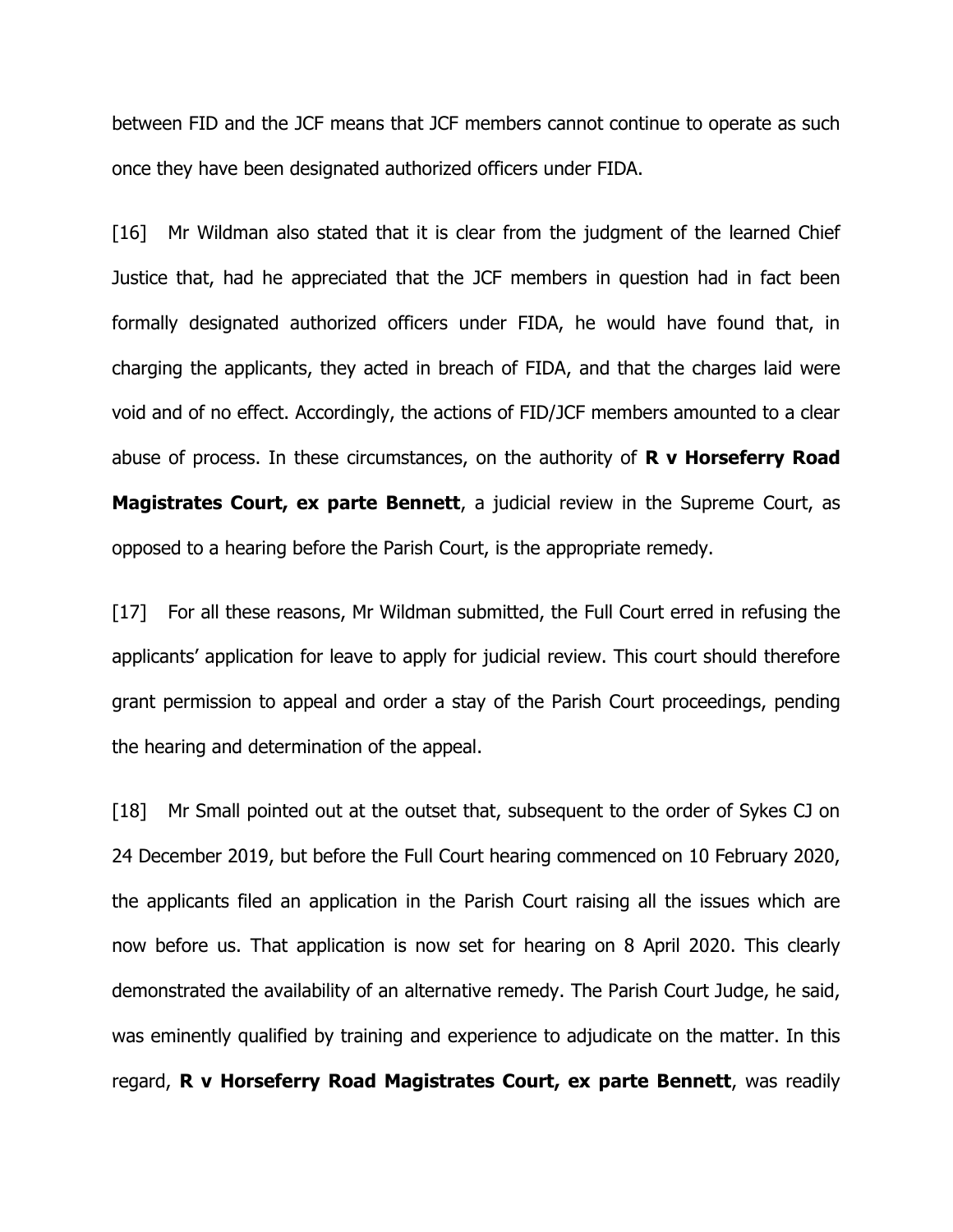distinguishable, given the differences between the jurisdiction of the Magistrate in the English judicial system and the Parish Court Judge.

[19] He also argued that the admittedly stark differences in interpretation of FIDA between the learned Chief Justice and the judges of the Full Court were irrelevant to the true ratio decidendi of both decisions, which was that leave to apply for judicial review should be refused because of the existence of an alternative remedy. So anything said about the nature of FID's statutory remit was purely obiter. The Full Court applied the correct test for the grant of leave and, as the applicants themselves appreciated, the alternative remedy was still available, thus making judicial review an inappropriate use of judicial resources. In any event, there was no evidence that FID laid any of the charges or initiated the criminal prosecution. This was done by police officers, who retained their powers under the Constabulary Force Act, notwithstanding their designation as authorized officers under FIDA.

[20] On this basis, Mr Small submitted that the application for permission to appeal and for a stay of proceedings should be refused, with costs to the respondent.

#### **Discussion and analysis**

[21] Applications for permission to appeal are made pursuant to rule 1.8 of the Court of Appeal Rules 2002 (CAR), which states that once permission of the court is required, the party wishing to appeal must apply for permission within 14 days of the order against which permission to appeal is being sought. Permission to appeal will only be given if the court considers that the appeal will have a real chance of success, which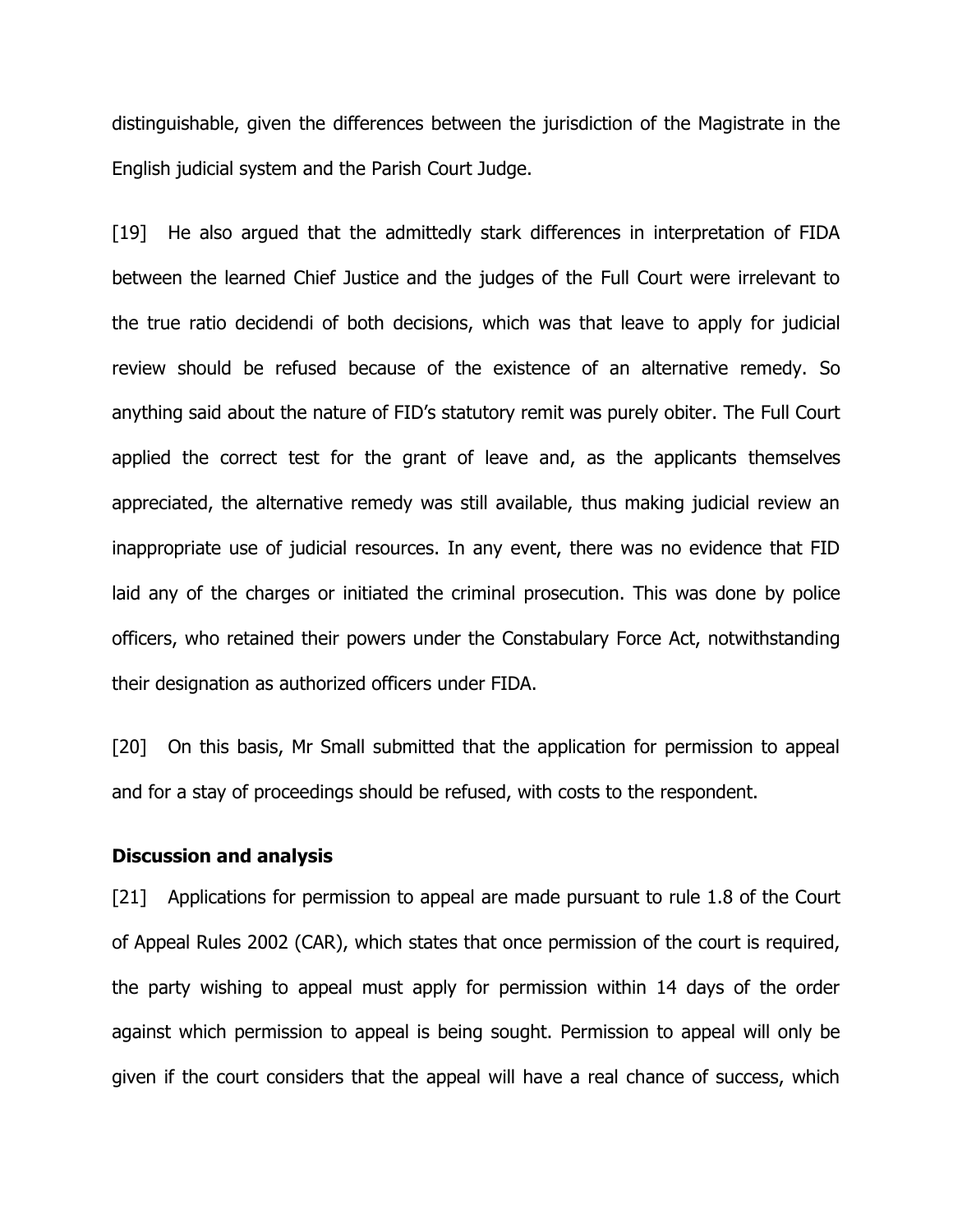has been interpreted to mean that the chance of success on appeal should realistic and not fanciful (see **Swain v Hillman and Another** [2001] 1 All ER 91 and **Marilyn Hamilton v Advantage General Insurance Company Limited** [2019] JMCA App 30). A stay of proceedings was also applied for and will be considered under the inherent jurisdiction of the court.

[22] The main consideration relative to this application must be whether the test in respect of an application for permission to apply for judicial review has been established. That test is now quite settled in respect of a grant or refusal of the application. In the leading case of **Sharma v Brown-Antoine and Others** [2006] UKPC 57; (2006) 69 WIR 379, from the Judicial Committee of the Privy Council on appeal from the Court of Appeal of Trinidad and Tobago, although the court refused the application for judicial review, the minority of the court, comprising Lord Bingham of Cornhill and Lord Walker of Gestingthorpe, as against the majority of the court comprising Lady Barroness Hale of Richmond, Lord Carswell and Lord Mance, arrived at their decision through slightly different routes and on different bases.

[23] That case concerned a challenge by the Chief Justice of Trinidad and Tobago to the decision of the Deputy Director of Public Prosecutions to proceed with a charge against him of attempting to pervert the course of justice. The Chief Justice had obtained leave at first instance from Jones J, and an order staying all consequential action on that decision. She restrained other persons, namely the Assistant Commissioner of Police and the Commissioner of Police from proceeding with any similar prosecution and from taking any step to prosecute the Chief Justice. The Court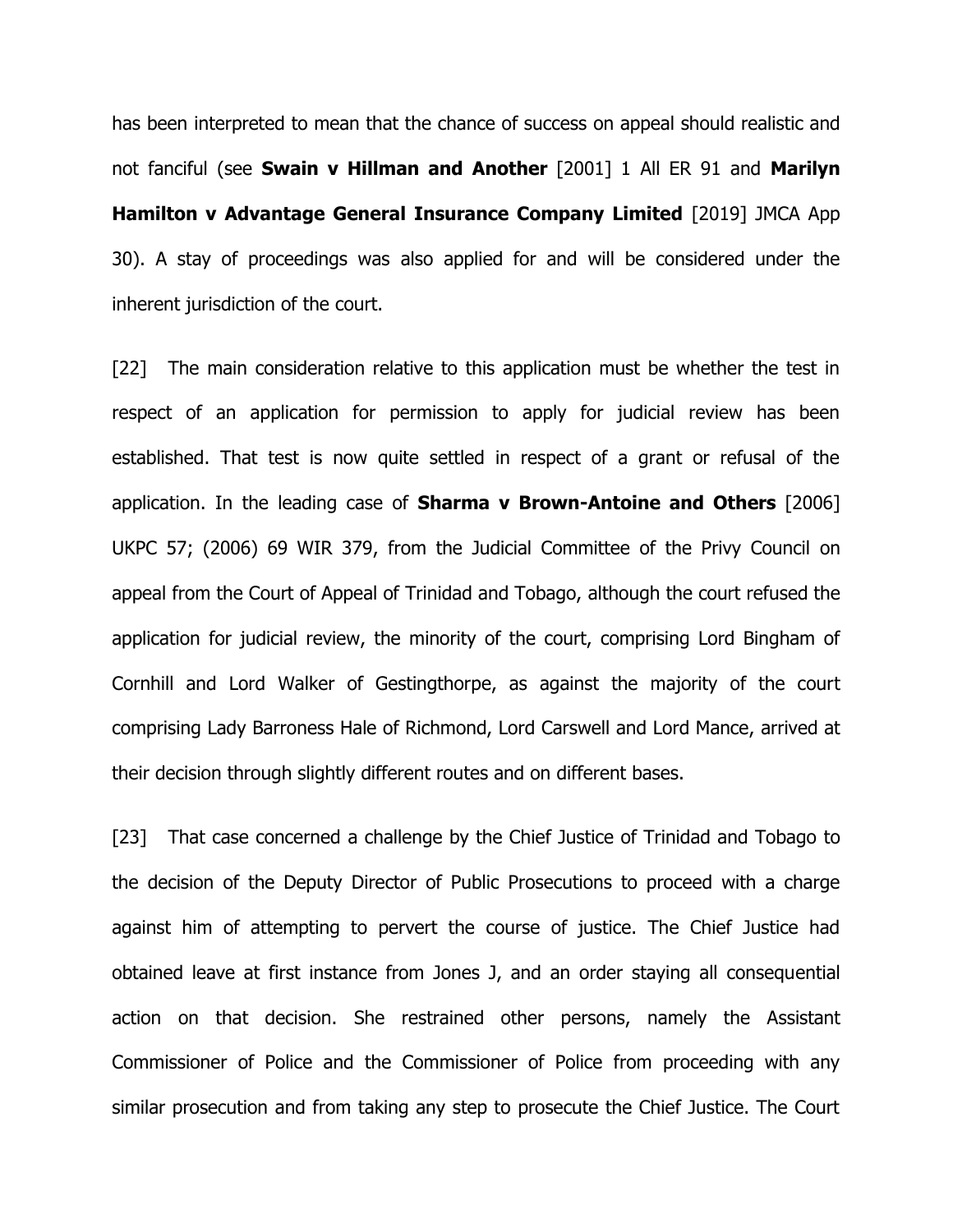of Appeal allowed the appeals of the Deputy Director, the Assistant Commissioner and the Commissioner of Police and set aside the grant of leave to seek judicial review of the Deputy Director's decision, vacated all other orders and discharged the injunctions. Leave was granted to the Chief Justice to appeal to the Board. I will deal with the minority decision of the Board first.

[24] Lord Bingham and Lord Walker identified the issues before the Board as: (i) whether the Court of Appeal should have disturbed the orders made by Jones J; (ii) should the decision to prosecute the Chief Justice be examined by way of an application for judicial review; and (iii) whether the criminal proceedings should be allowed to take their course. The Law Lords recognised that the matter was one of "extreme sensitivity", bearing in mind that very serious allegations had been made against the Chief Justice, a person who held high office of Constitutional importance, whose integrity should not be lightly questioned, but who had claimed that the action proposed to be taken against him was:

> "improper, politically-motivated, interference in the prosecution process by the Prime Minister and Attorney-General; of politically-inspired dishonesty by the Chief Magistrate... and ... improper politically inspired decision making and conduct by the Deputy Director, the Assistant Commissioner and the Commissioner, respectively..."

These were all important persons who discharged significant functions in the judicial system.

[25] Lord Bingham and Lord Walker gave a brief outline of the facts, indicating that they would be careful not to express any premature opinion on the matter as to where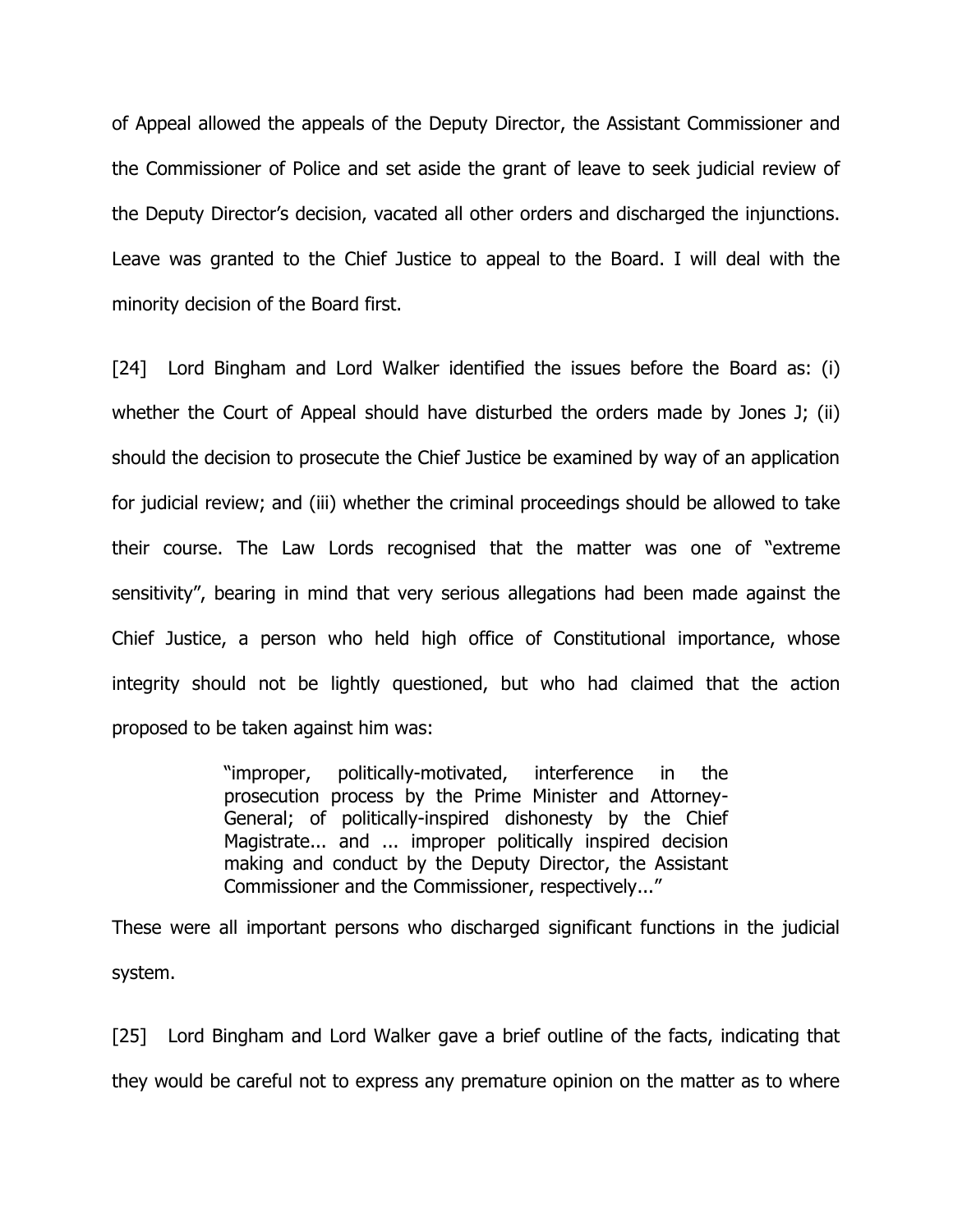the truth may lie. For the purposes of the application before us, I would simply say that this case concerned an allegation made by the Deputy Director and the Attorney-General to the Prime Minister against the Chief Justice that he had attempted to persuade them to withdraw a charge of murder against a named suspect. The facts relating to this matter and the chronology of events are fairly complicated and do not need to be repeated here for the purposes of this application.

[26] Several governing principles were set out by Lord Bingham and Lord Walker in paragraph 14 of their minority judgment, namely: (i) the rule of law should apply to all persons alike (save for any particular immunities or exemptions provided by law); (ii) police officers should be permitted to engage in investigations and prosecutions exercising an independent, objective and professional judgment on the facts of each case; and (iii) the discretion for the grant of judicial review should not be improperly exercised or take account of irrelevant considerations, and the court should not, save in exceptional circumstances, grant leave for judicial review of a decision where any other written law provides an alternative procedure to question, review or appeal the decision (this latter principle was taken from section 5(1) and (9) of the Trinidad and Tobago Judicial Review Act 2000).

[27] Of great significance, the minority stated at 14(4) that:

"The ordinary rule now is that the court will refuse leave to claim judicial review unless satisfied that there is an arguable ground for judicial review having a realistic prospect of success and not subject to a discretionary bar such as delay or an alternative remedy; R v Legal Aid Board, ex parte Hughes (1992) 5 Admin LR 623 at 628, and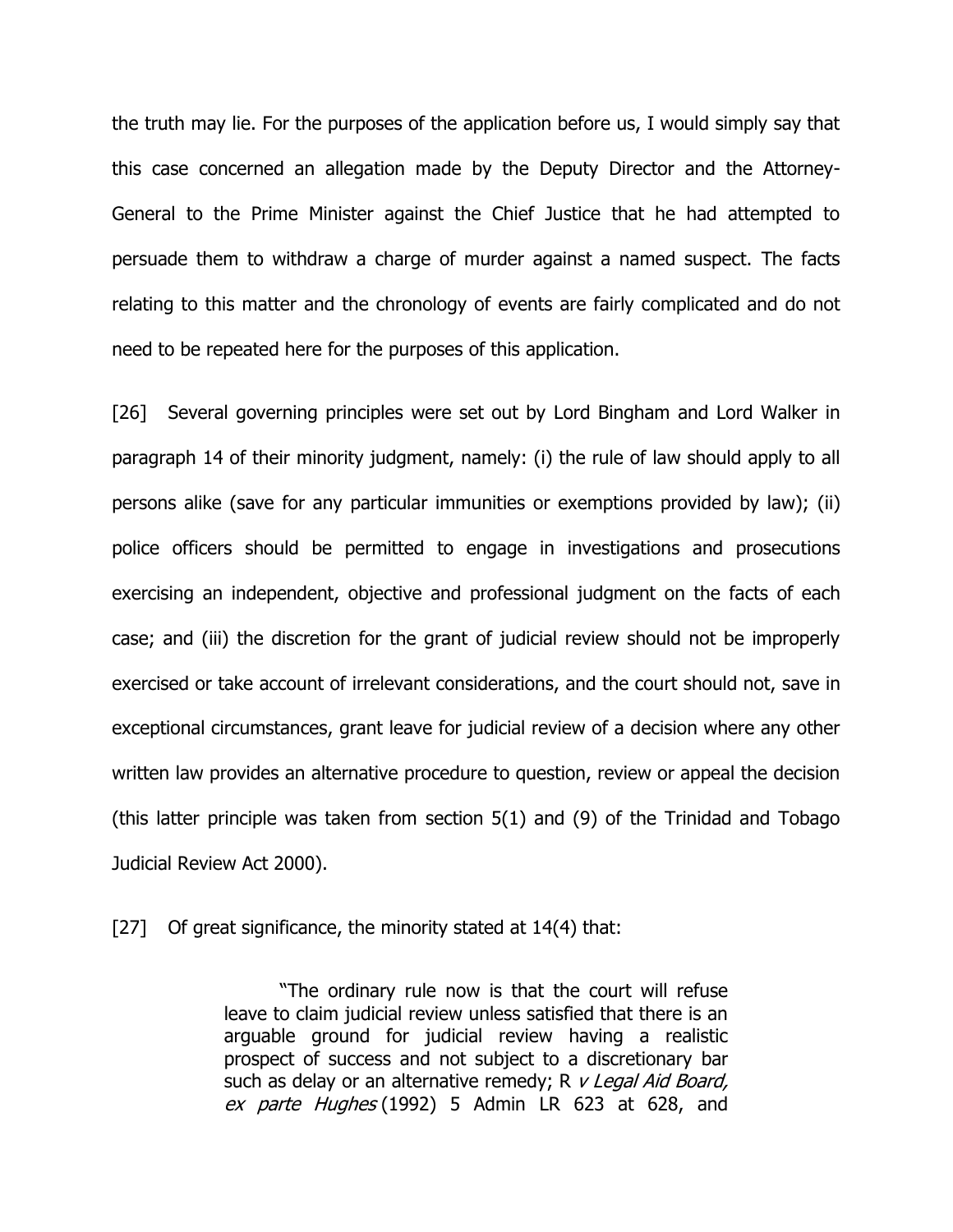Fordham, Judicial Review Handbook (4th Edn, 2004), p 426. But arguability cannot be judged without reference to the nature and gravity of the issue to be argued. It is a test which is flexible in its application...."

[28] The minority referred to the English Court of Appeal statement and the civil

standard of proof in relation to arguability and stated in **R (on the application of AN)** 

# **v Mental Health Review Tribunal (Northern Region) and Others** [2005] EWCA

Civ 1605, at paragraph 62, that:

"… the more serious the allegation or the more serious the consequences if the allegation is proved, the stronger must be the evidence before a court will find the allegation proved on the balance of probabilities. Thus the flexibility of the standard lies not in any adjustment to the degree of probability required for an allegation to be proved (such that a more serious allegation has to be proved to a higher degree of probability), but in the strength or quality of the evidence that will in practice be required for an allegation to be proved on the balance of probabilities."

[29] The minority considered that:

"It is not enough that a case is potentially arguable; an applicant cannot plead potential arguability to 'justify the grant of leave to issue proceedings upon a speculative basis which it is hoped the interlocutory processes of the court may strengthen'; Matalulu v Director of Public Prosecutions [\[2003\]](https://www.lexisnexis.com/uk/legal/search/enhRunRemoteLink.do?linkInfo=F%23GB%23LRC%23sel1%252003%25vol%254%25tpage%25733%25year%252003%25page%25712%25sel2%254%25&A=0.8606789800754929&backKey=20_T29195028019&service=citation&ersKey=23_T29195028008&langcountry=GB) 4 LRC 712 at 733."

[30] Other guidelines were referred to dealing specifically with the decision to prosecute and the reluctance of the court to disturb decisions made to prosecute by way of judicial review, which are not specifically relevant to the application before us.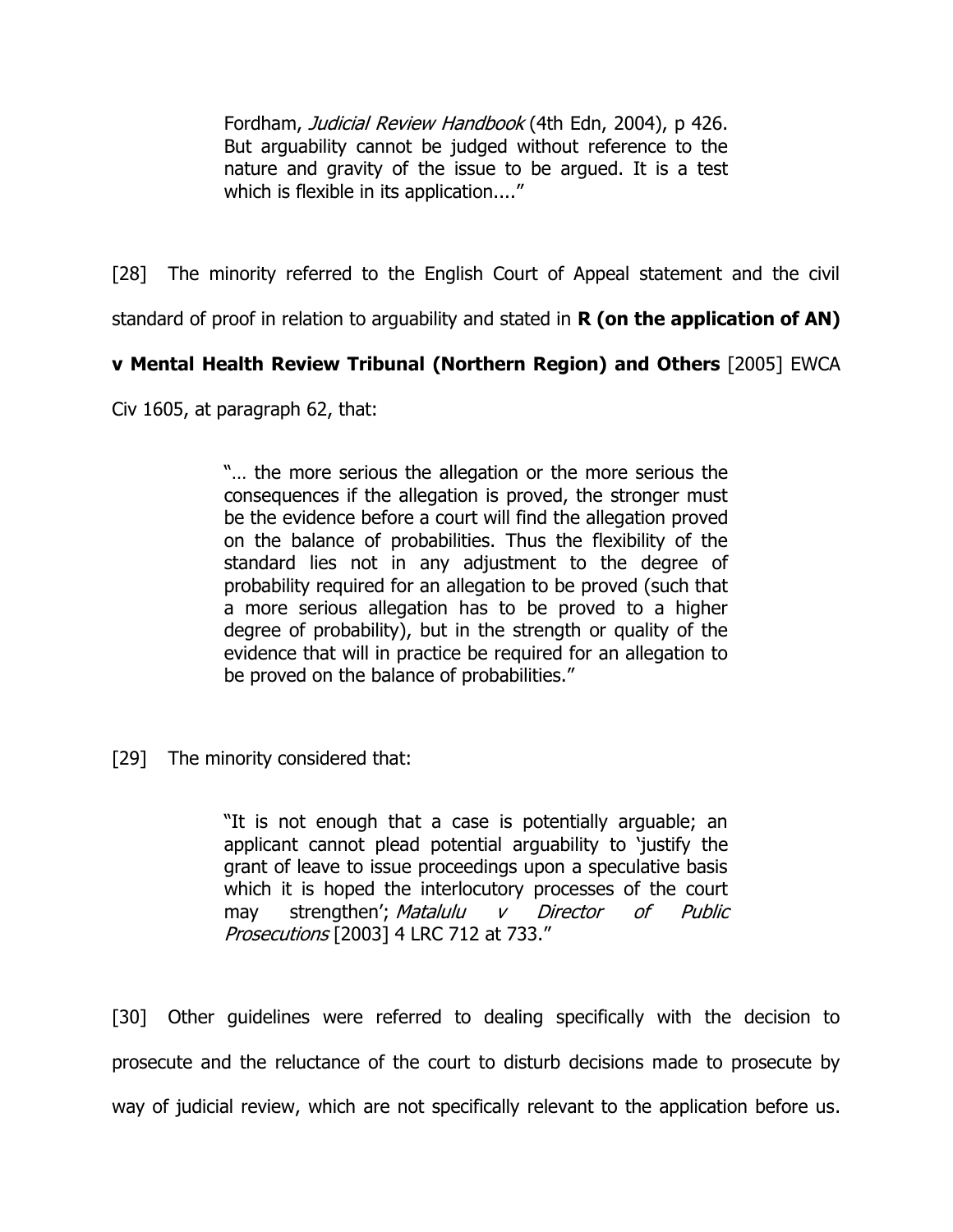The minority set out the ratio decidendi of the decision of Jones J, specifically, her finding that the Chief Justice had shown an arguable case that the exercise of the prosecutorial discretion could be reviewed. She indicated that at that stage of her deliberations, she could assume that the facts as raised by the Chief Justice were true, and she found that he had presented an arguable case, and so had discharged the burden placed on him at that stage.

[31] The minority noted also that the Court of Appeal had found that although Jones J had said that an arguable case existed, she had not set out any analysis of the evidence. The Court of Appeal had therefore undertaken a fresh examination of the evidence and concluded that there was no evidence to suggest any improper influence or conspiracy among the Chief Magistrate, the Prime Minister, or the Attorney-General, or that there had been any attempt to influence anyone who had the conduct of the investigation before the Resident Magistrate. The Court of Appeal therefore resolved that the Deputy Director had been the effective decision maker and that the issue could have been resolved by judicial review if that process had been otherwise appropriate. The Court of Appeal did not think, however, in the circumstances, that judicial review was appropriate.

[32] The minority then analysed the facts to ascertain whether on the facts leave ought to have been granted by Jones J in the first place. They commented on the fact that the judge had approached the matter without full consideration of the very ambitious case that the Chief Justice sought to establish, or the complaint that the matter could have been resolved in the criminal process. Also, the judge ought not to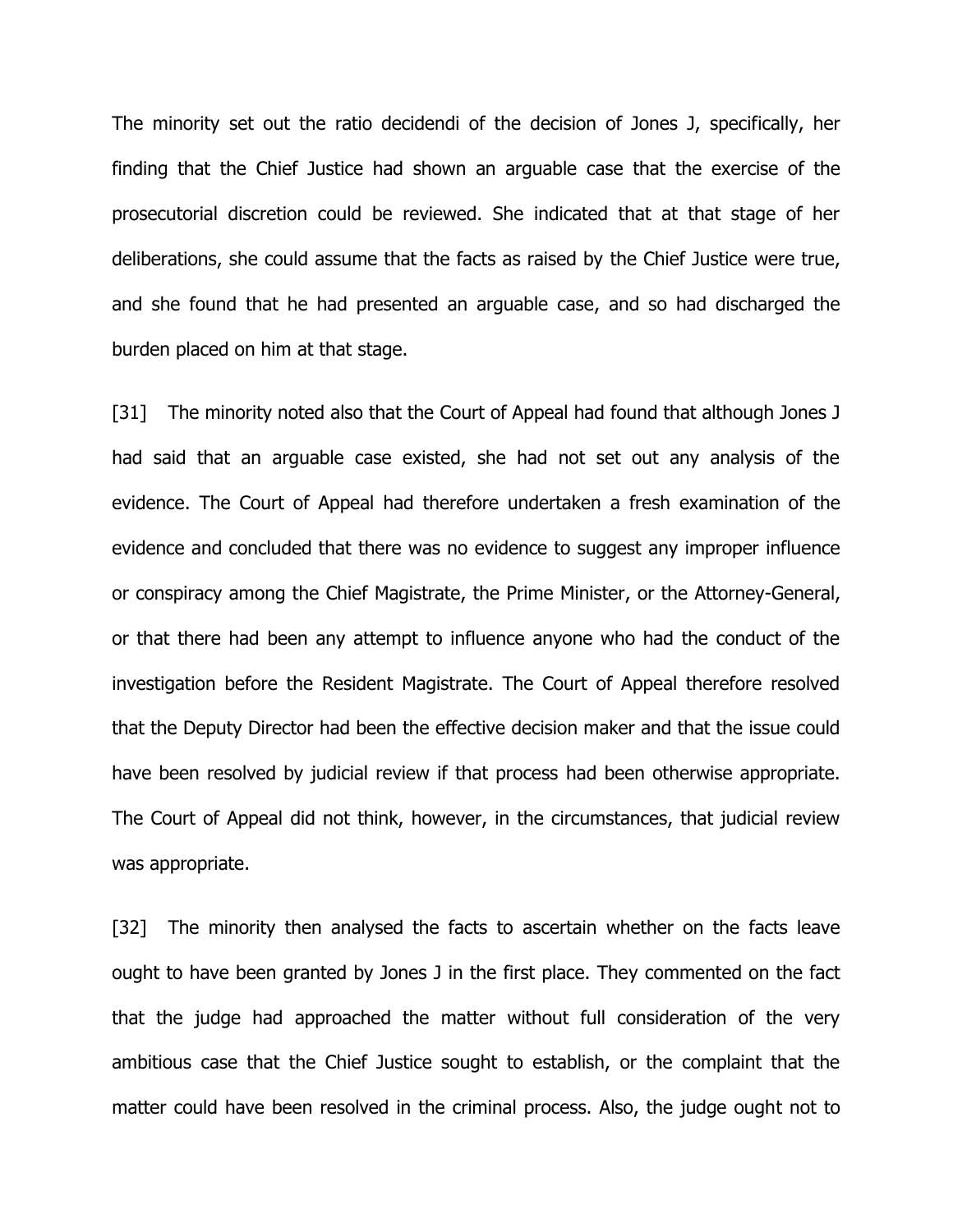have proceeded on the basis that the facts alleged by the Chief Justice were true. She also failed to show the particular evidence which she found persuasive. The Board therefore examined the matter raised on both sides by review of the allegations placed before it and found that there was potentially credible evidence that the Deputy Director had acted independently, without influence. Additionally, a decision not to prosecute would have been vulnerable to challenge. Further, the Chief Justice's complaint could be fairly resolved within the criminal process. The conclusions they arrived at, they said, were not in any way aspersions on the integrity of the Chief Justice or his innocence, but they found that a full hearing of the application for judicial review, if unsuccessful, might greatly compromise the fairness of any criminal trial that ensued which, they indicated, ought to take place.

[33] The majority of the Board did not hesitate in confirming that a review of the decision to prosecute was an exceptional remedy of last resort, and they ruled forthwith that the issues in the case could be properly raised in criminal proceedings, either on a ground for a stay of the proceedings, or on the ground of an abuse of process in any substantive trial. So, they agreed with the minority that they were not persuaded that the Chief Justice's complaint could not be resolved within the criminal process. They concluded that in their view "it will in a single set of criminal proceedings be easier to indentify and address in the appropriate way the different issues likely to arise". Referring to the issue of attempting to pervert the course of justice, on the one hand, and political interference and influence in the laying of the prosecution on the other, the majority of the Board stated: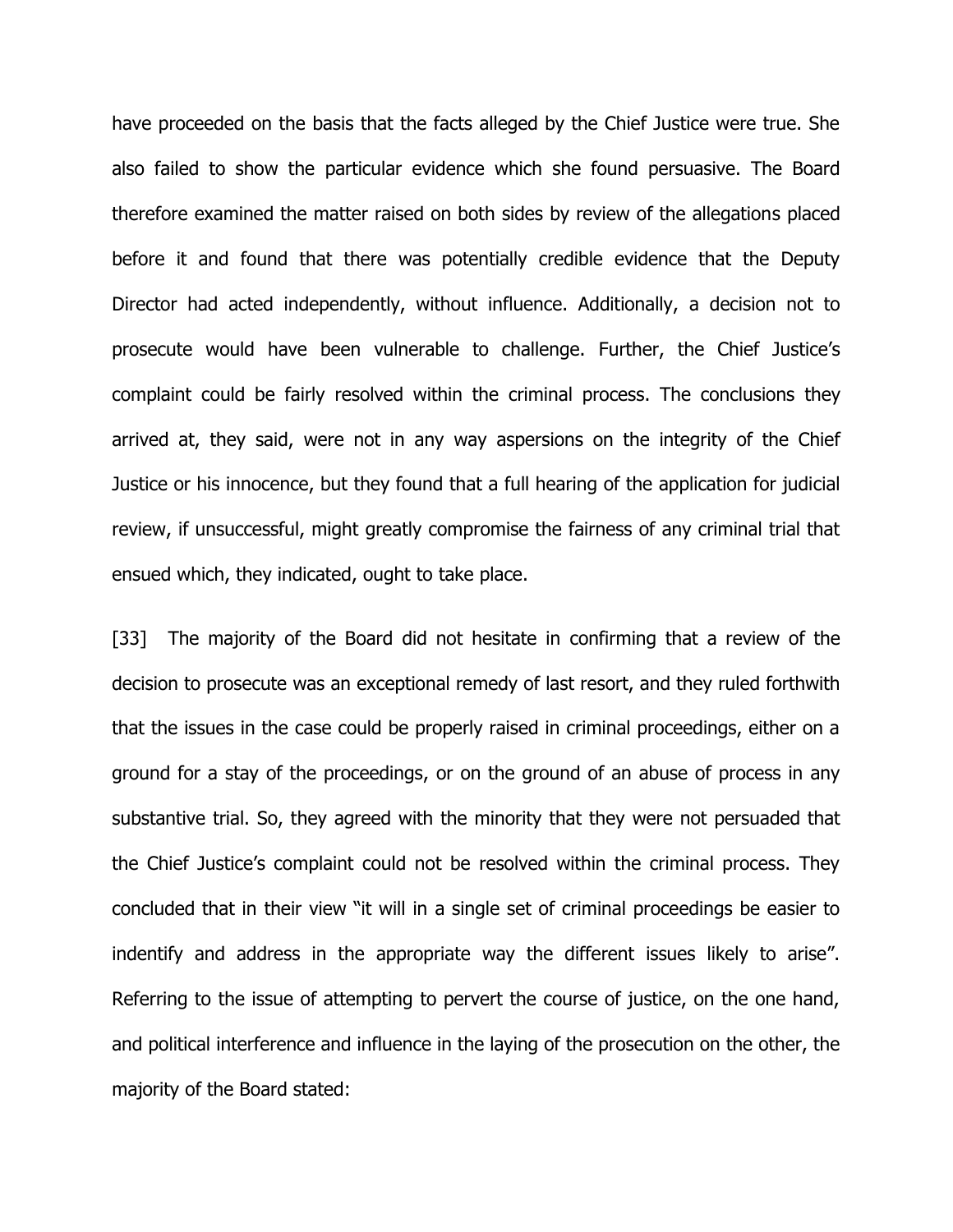"A criminal judge would we think be better placed to manage the different potential issues, such as whether the decision to charge was politically influenced, whether there is evidence fit to be left to the jury (both matters for him at separate stages of any trial) and, if the case gets that far, how the evidence should be left to the jury."

[34] The majority found that there were some features of the case which were "troubling both individually and collectively", but without analysing any of the facts of the case, decided that the place for consideration of the same was in the criminal proceedings. The application for leave to pursue judicial review was therefore dismissed by the Board with costs.

[35] **Danville Walker v The Contractor-General** [2013] JMFC Full 1 was also a case dealing with an application for leave to apply for judicial review after criminal proceedings had already started. This case related to the request for information relating to the scrap metal industry by the Contractor-General of the applicant under the powers of the Contractor-General Act, which the applicant refused and/or failed to provide. The Contractor-General submitted that information to the Director of Public Prosecutions and charges were duly laid against Mr Walker.

[36] The application by Mr Walker for judicial review first went before Fraser J, who refused it on the basis that the application concerned a decision to prosecute and the courts were loathe to interfere with a direct challenge to the exercise of that discretion by a prosecuting authority. Indeed, he found that there was a greater need for caution when the challenge was indirect as existed in that case. He also found that there was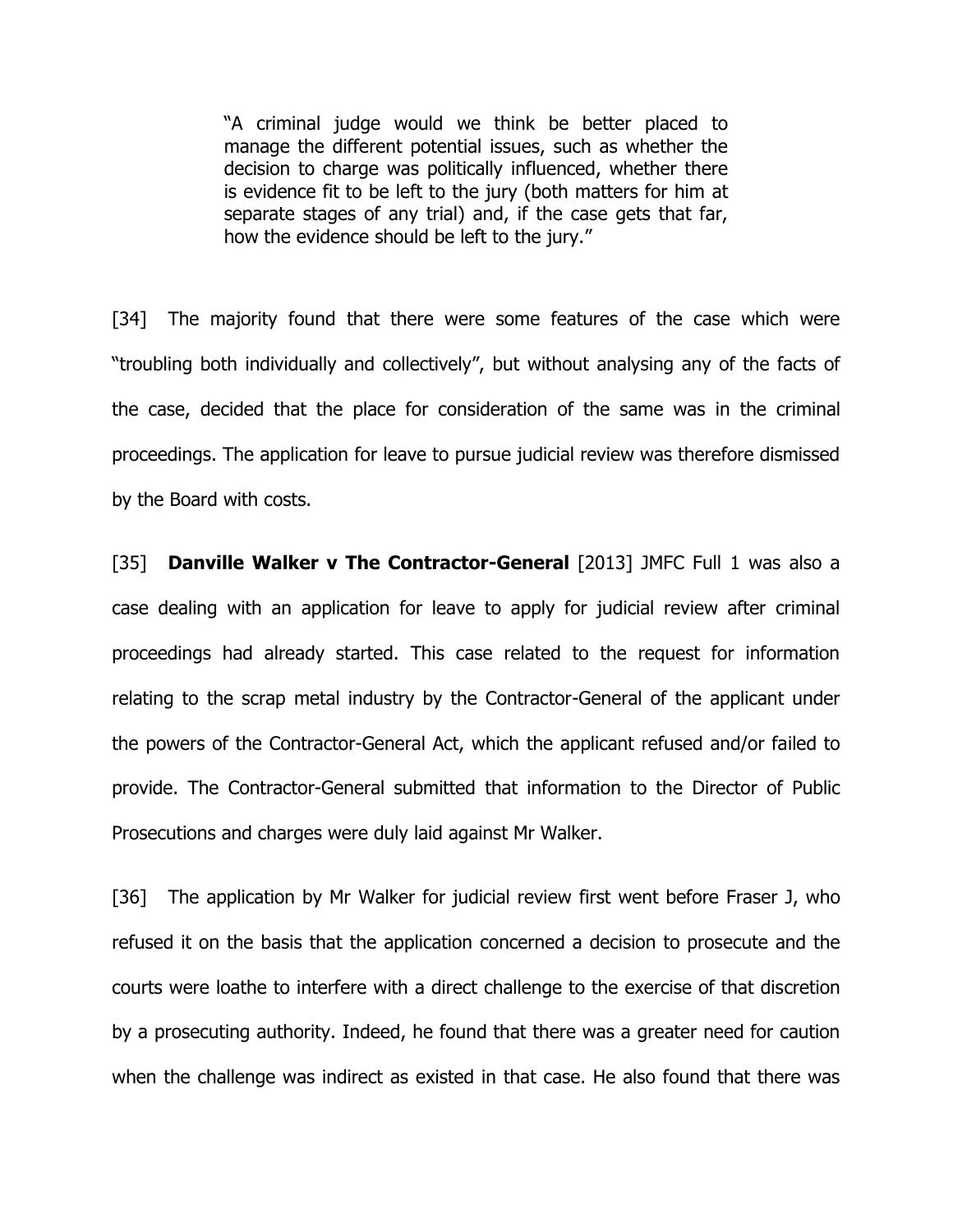adequate alternate means of redress. The Resident Magistrate's Court (as then described) was well placed to determine the question as to whether, *inter alia*, the Contractor-General had acted unlawfully.

[37] The application was therefore renewed, as in the instant case, before the Full Court, comprising Campbell, Sykes and Straw JJ. The court reviewed the test set out in **Sharma v Browne-Antoine** and examined the facts, and Campbell J also concluded, in paragraph [57] of the Full Court's written reasons for judgment, that the applicant had an alternative form of redress. He said that the applicant had failed to demonstrate that judicial review was more appropriate than a trial in the Resident Magistrate's Court, nor had the applicant showed that the circumstances of the application were exceptional and as a result he would dismiss the application.

[38] Sykes J (as he then was), when reviewing the test for the grant of judicial review, also referred to **Sharma v Browne-Antoine** and canvassed whether in the circumstances there was a realistic prospect of success, which was not subject to a discretionary bar such as delay or the existence of an alternative remedy. The learned judge drew the distinction between the minority judgment of Lord Bingham and Lord Walker in **Sharma v Browne-Antoine**, "that arguability should not be judged without reference to the nature and gravity of the issue to be argued", but stated that the majority did not appear to agree with that view as they resolved the case without any analysis of the nature and gravity of the matter. He stated that the majority "took the view that there were adequate means of redress in the criminal process to address the complaints of the applicant".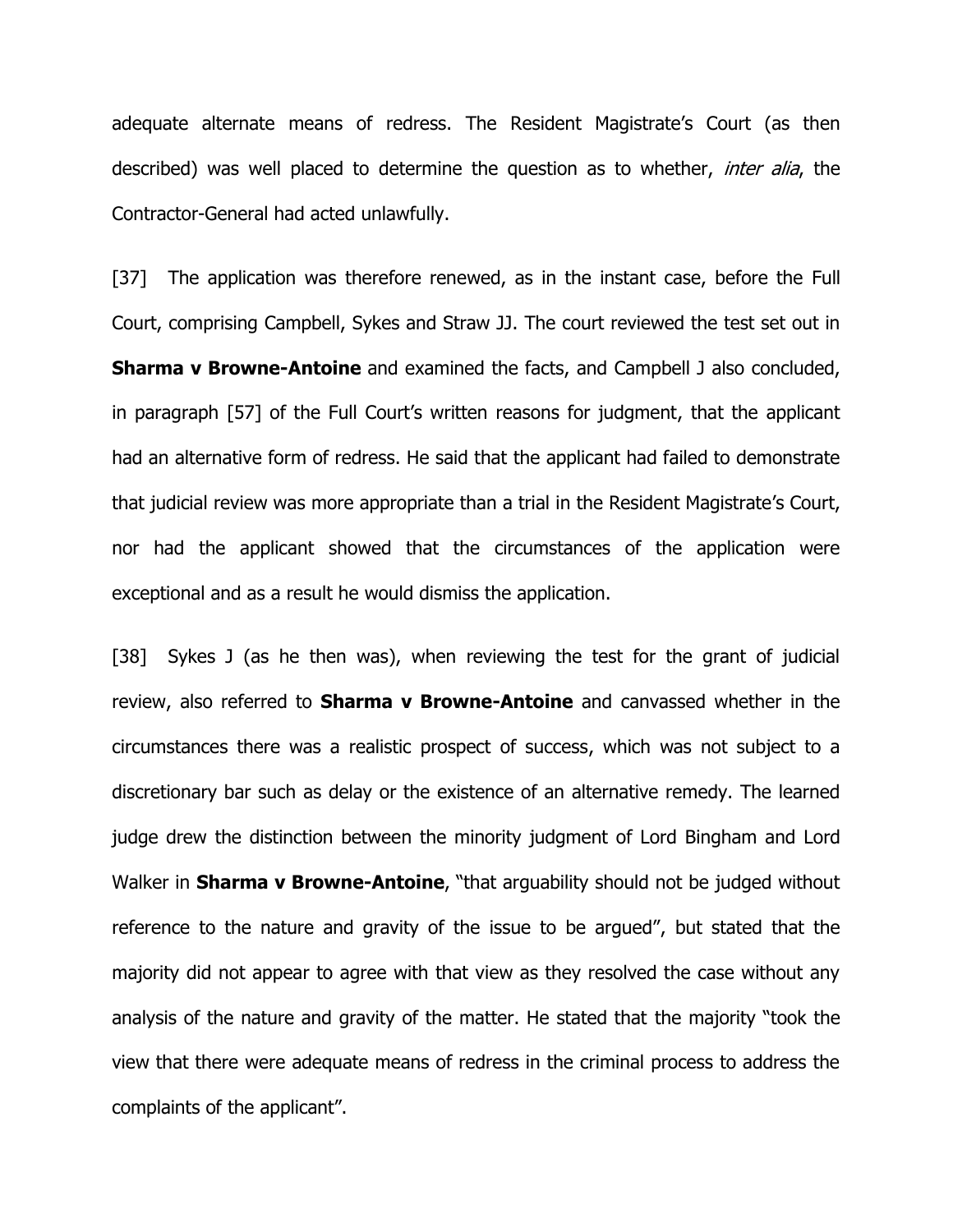[39] So, Sykes J noted that the minority of the Board held the view that although judicial review proceedings could be brought, the case had not been an appropriate one to do so, as the Chief Justice had not established that the criminal court could not provide an alternative remedy. The majority, he said, had pursued a different approach and had acknowledged that there were adequate means of redress in the criminal process where the minority had examined in detail the evidence adduced by the Chief Justice and stated that the evidence brought by him fell woefully short to mount the challenge. From that analysis, Sykes J concluded that the provision in the statute mentioned earlier, namely section 9 of the Trinidad and Tobago Judicial Review Act 2000, was, he said, "consistent with the well established view that remedies are not granted in judicial review proceedings if adequate means of redress exist which have not been exhausted unless there is good reason not to pursue those remedies". In that case, Sykes J concluded that Mr Walker was already before the criminal court, he had been summoned and was awaiting trial, and so there was no reason why the process should not continue to completion.

[40] In the light of all the above it is very clear to me that Mr Wildman has an insurmountable task. I will explain why, shortly. It is equally clear to me, though, that there are serious conflicts between the Chief Justice's reasons and those of the judges of the Full Court in relation to the interpretation to be placed on several important provisions of FIDA. I do not accept that the views as laid out with clarity by the courts are obiter dicta, as submitted by Mr Small, as they related to one limb of the test as to whether there is any realistic prospect of success in the application for judicial review.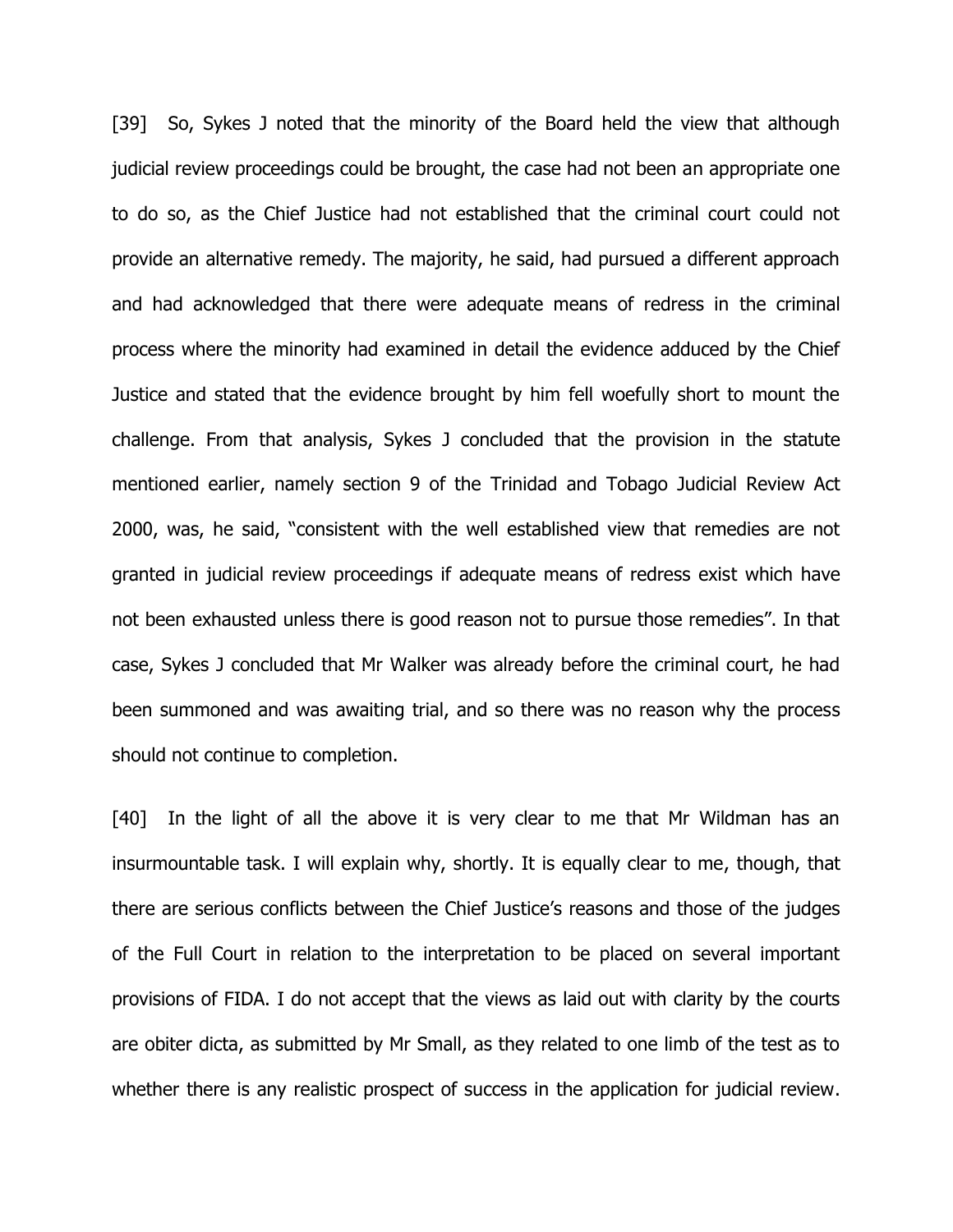However, I am of the view, that the majority of the Law Lords in **Sharma v Browne-Antoine** had made it pellucid that the real matter of importance is how the court should treat with the discretionary bar relating to the issue of whether there is alternative means of redress.

[41] It is of great significance also that all of the judges of the Supreme Court in both applications were of a similar view that an alternative remedy exists. In this case, there clearly is a discretionary bar affecting this application for judicial review. The matter is before the Parish Court. I agree with Mr Small that the following issues raised in these applications lend themselves for determination in the Parish Court, whether:

- 1. as Sykes CJ found, FIDA does not authorise ID to arrest and charge anyone, and that FID is an investigative body that has been given certain exceptional powers under FIDA, which has not been given to constables under the Constabulary Force Act, and FID operates through authorized officers designated under FIDA; or
- 2. as the Full Court found, that police officers were operating as such at the material time, with the power to arrest, charge and initiate prosecutions, and there was nothing in FIDA which suggests that even as an authorized officer, under FIDA, a designated constable loses his status, privilege or protection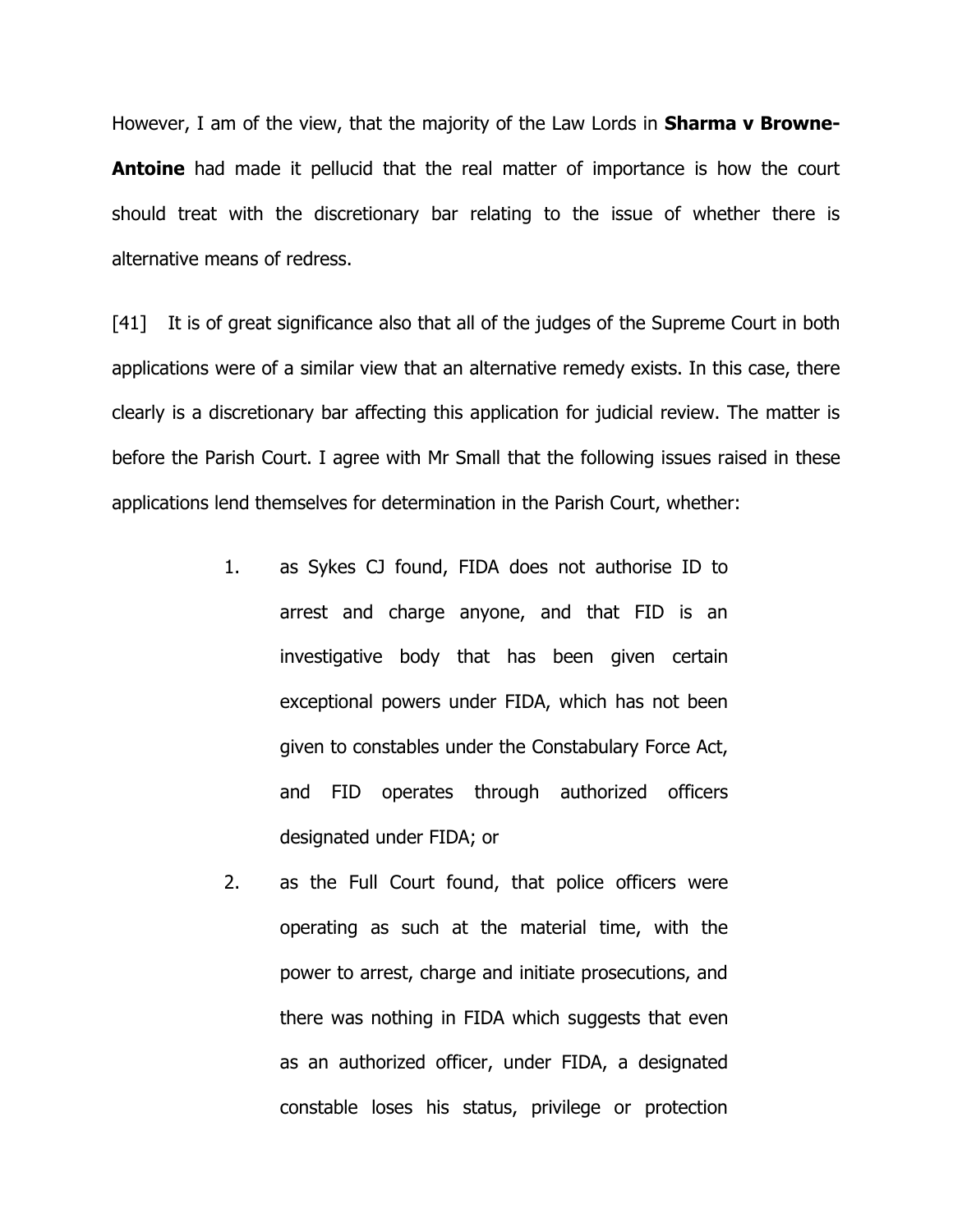under the Constabulary Force Act, or that their powers as officers have been suspended in any way; or

3. as the Full Court queried, if the constable relied on confidential information obtained while acting as an authorized officer, could he be in breach of any duty under FIDA resulting in the charges being dismissed.

[42] In this case, there is clearly an alternative remedy. The alternative process is to pursue the criminal proceedings in the Half-Way-Tree Parish Court. The application dealing with these issues is set before a Parish Court Judge on 8 April 2020. In my view, it is certainly well within the powers of that Parish Court Judge to analyse and determine these issues. The Parish Courts in Jamaica have extensive jurisdiction, and Parish Court Judges are called upon to adjudicate upon very complex and important criminal and other matters. An argument could not be sustained that the Parish Court is an inferior court lacking the requisite competence to deal with issues pertaining to statutory interpretation or any allegation of abuse of the court's process.

[43] **Regina v Horseferry Road Magistrates' Court** is a case on which the applicant relied heavily. I must state that I agree with Batts J that this case is entirely distinguishable from the instant case. The application for judicial review in that case arose in committal proceedings. It related to an extraordinary abuse of the extradition process. This view was clearly stated by Lord Griffiths at page 64 where he said: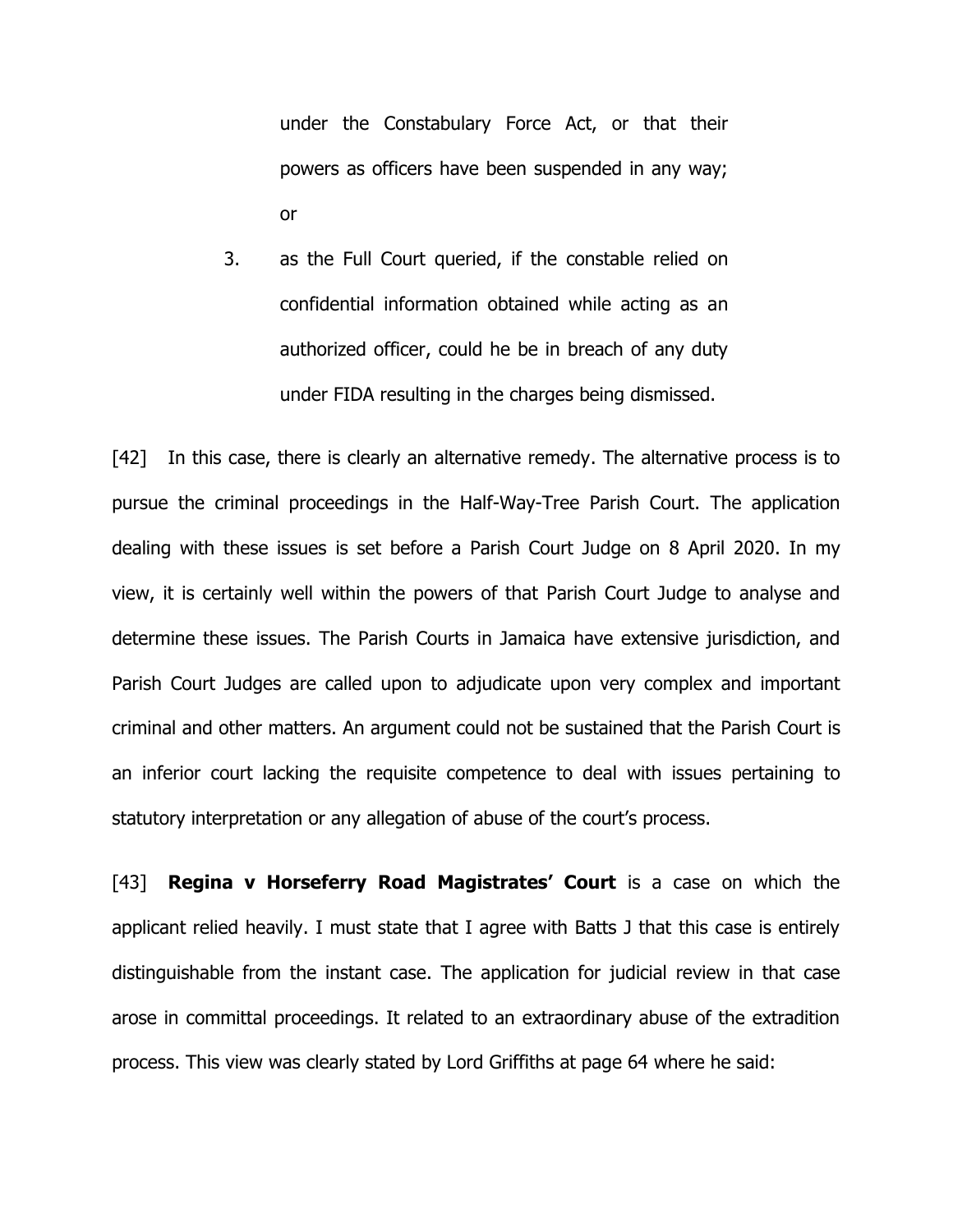"I adhere to the view I expressed in Rea v Guildford Magistrates' Court, Ex parte Healy [1983] 1 W.L.R. 108 that this wider responsibility for upholding the rule of law must be that of the High Court and that if a serious question arises as to the deliberate abuse of extradition procedures a magistrate should allow an adjournment so that an application can be made to the Divisional Court which I regard as the proper forum in which such a decision should be taken."

[44] There were therefore specific circumstances which warranted the intervention of the supervisory jurisdiction of the High Court. It was necessary for the High Court to enquire into the circumstances by which a person had been brought into the jurisdiction in clear disregard of the extradition procedures which appeared to be in clear abuse of process. The court did not find though that the Magistrate's Court could not in the exercise of its summary jurisdiction, protect its court's process from abuse and upholding the rule of law. It was just that the specific facts of that case warranted the High Court being designated as the appropriate forum. Those circumstances are clearly to be distinguished from the instant case. As indicated, there is absolutely no reason why the Parish Court could not deal with any claim for abuse of process, in the circumstances of this case, arising out of the alleged unlawful arrest, charge and prosecution of the applicants as a result of specific interpretations of certain provisions of FIDA and other relevant statutes.

[45] It should also be noted that the applicant failed to comply with the requirements of rule 56.3(3)(d) of the Civil Procedure Rules, 2002 (CPR), which provides that the applicant for judicial review, in his application, must state whether an alternative form of redress exists, and if so, why judicial review is more appropriate or why the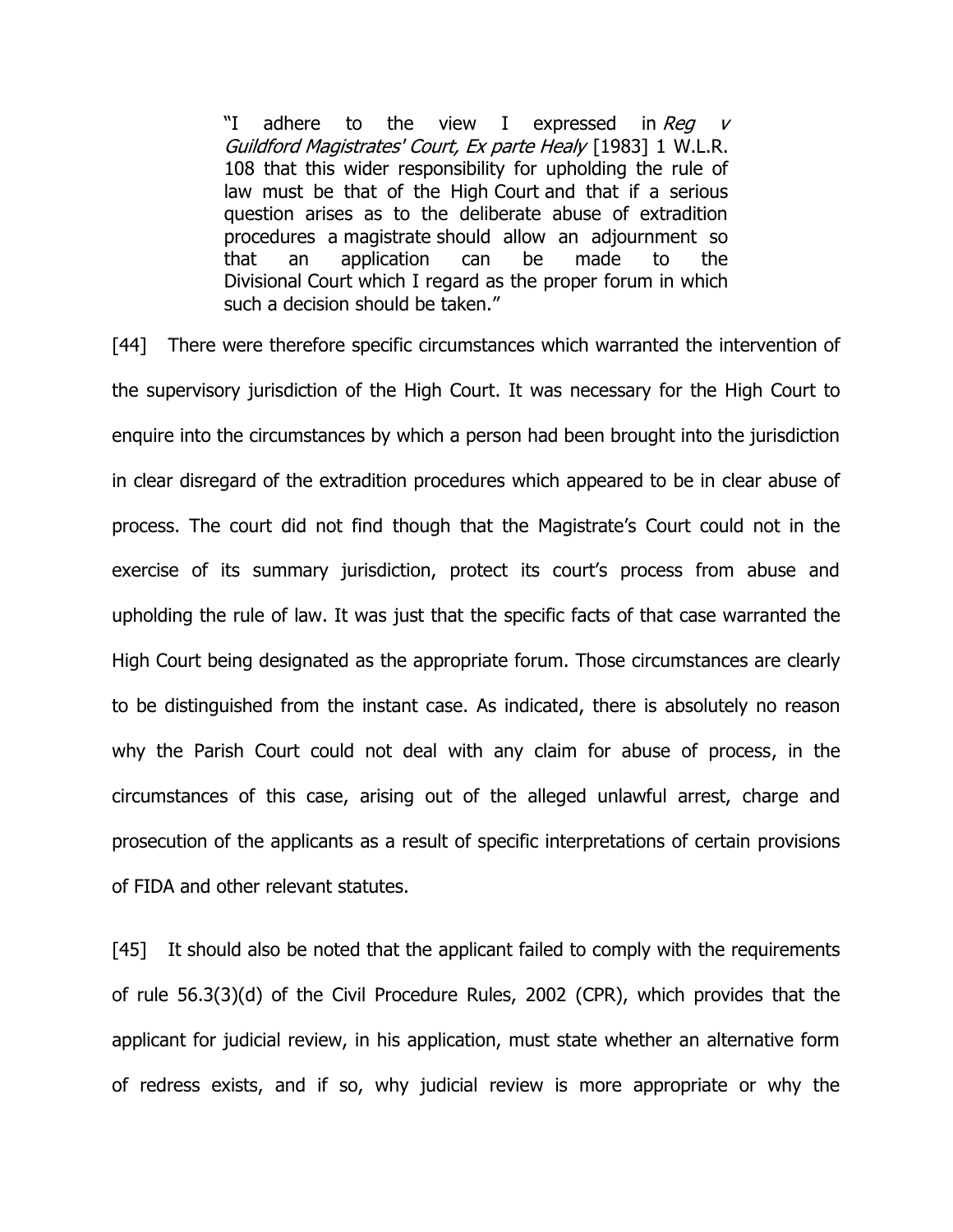alternative has not been pursued. As said before, it is clear that an alternative remedy existed, which is more appropriate and is still available to the applicants. In all these circumstances, the applicants would have failed in their attempt to persuade the court that their appeal would have a real chance of success. I would therefore refuse the application for permission to appeal the Full Court's decision refusing an application for leave to seek judicial review, as the conclusion that there is alternative redress cannot be faulted.

[46] The application for a stay of criminal proceedings in the Parish Court pending the determination of the application for permission to appeal the decision of the Full Court would also be refused, and the applicant should therefore proceed forthwith before the Parish Court, if considered necessary, where these issues can be properly ventilated.

[47] Rule 56.15(5) of the CPR states the general rule that no order for costs may be made against an applicant for an administrative order (such as an application for judicial review), unless the court considers that the applicant has acted unreasonably in making the application or in the conduct of the application (although this rule not specifically included in rule 1.1(10) of CAR). Nonetheless, guided by the powers of the Court of Appeal in rule 2.15 of CAR, in spite of rule 56.15(5) of the CPR, in my view, the circumstances of this case would warrant an order for costs against the applicants. There has been persistence in seeking leave to obtain judicial review, despite consistent rulings of the courts that an alternative remedy exists in the Parish Court, and also in the face of an application by the applicants to obtain similar relief before that court, where such relief ought initially to have been pursued, and where a date to determine